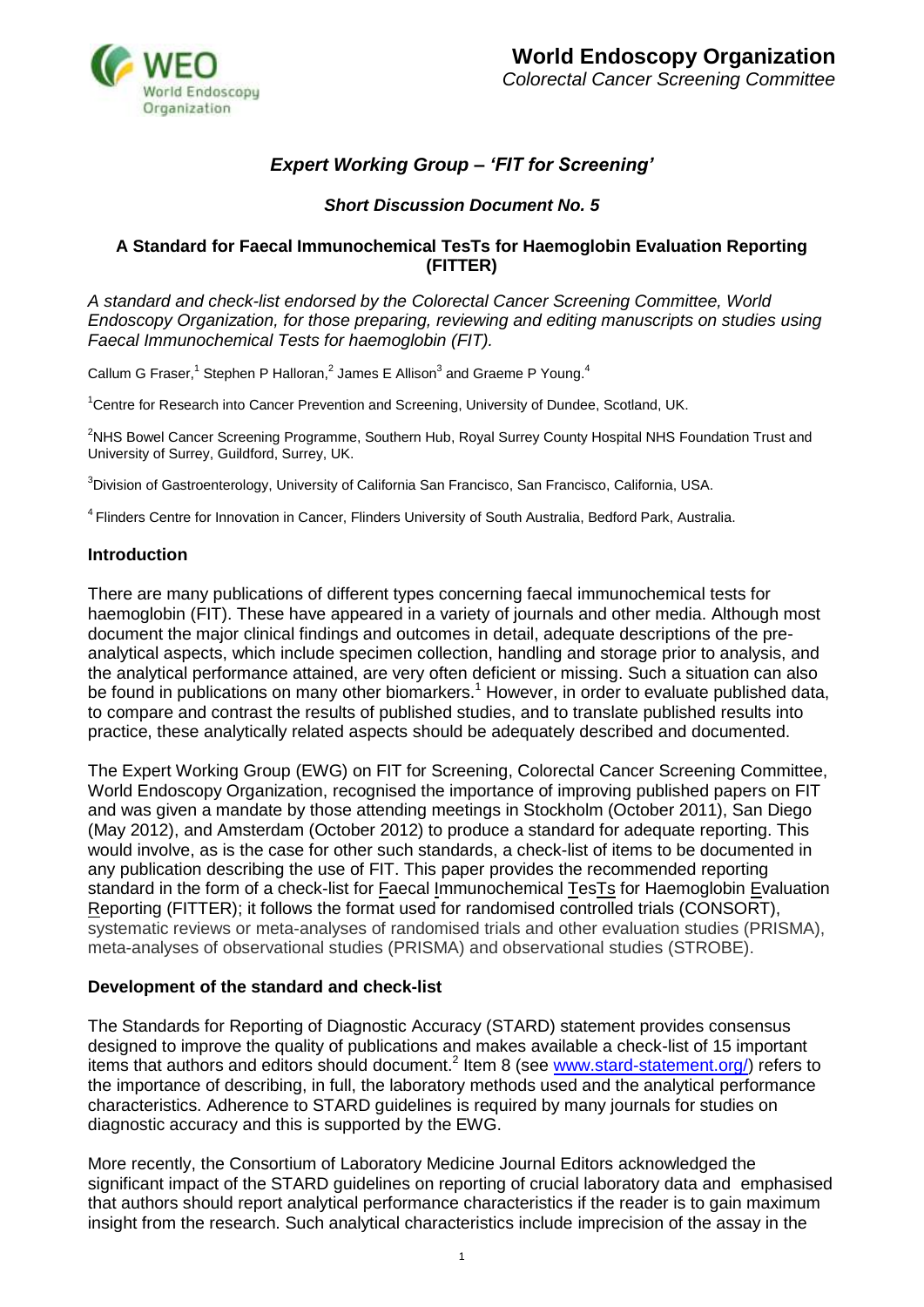

investigators' laboratories, the assay's reportable range and any reference (normal) range (or, in the context of FIT: cut-off concentration[s]) used.<sup>1</sup> Although these three items might be considered as a minimum requirement, the EWG considers them not demanding enough, because data vital to the full understanding of published works are not documented.

#### **Application of the standards and check-list**

Taking these two standards<sup>1,2</sup> into account, we have further incorporated the need to document other important pre-analytical and analytical aspects of special relevance to the use of FIT in screening studies. Investigators are encouraged to include both laboratory and clinical elements of the check-list and to report on adherence to the standard. The check-list should be included with the submitted manuscript to demonstrate that the FITTER standard has been followed and to document where the necessary data are presented in the submitted manuscript or elsewhere. Reports on clinical studies that use already well described commercially available analytical systems without local modification should document the "essential" items and consider inclusion of the "desirable" items. Laboratory evaluations of analytical performance characteristics require more detailed information as shown in the check-list. The EWG recognises that assembling some of the "essential" items might prove to be difficult, but much of this information should be available from the manufacturer of the FIT. Involvement of professionals in laboratory medicine at the beginning of, and throughout, the study, including the preparation of the report, might prove advantageous, as has been suggested elsewhere.<sup>3</sup>

As a practical demonstration, the EWG has created two examples as models, showing how the standard can be applied using the check-list: these are documented in the Appendix. The examples are restricted to the FITTER check-list; other vital information, such as population characteristics and statistical analyses, should be documented elsewhere in the manuscript using other relevant standards such as STARD.

The WEO FIT for Screening EWG recognises that journal space is limited. Electronic supplements or appendices that are available for easy review and reference and not integral to the published work can provide a mechanism to include the information necessary for objective interpretation of the study. Moreover, if such supplemental file systems were unavailable, authors should consider inserting a "data-sharing" statement in their manuscript informing readers that the FITTER checklist, with concise data, is available on request.

The EWG strongly recommends that investigators adhere to the FITTER standards detailed here and use the check-list provided, and that reviewers of submitted works on FIT request full adherence to the standards and look for inclusion of a completed check-list. The EWG hopes that the editors of medical journals and editorial staff will appreciate the need for good documentation of studies on FIT and insist on having the information in the check-list available to all readers.

#### **References**

1. Rifai N, Annesley TM, Berg JP, et al. An appeal to medical journal editors: the need for a full description of laboratory methods and specimen handling in clinical study reports. Statement by the Consortium of Laboratory Medicine Journal Editors. Ann Clin Biochem 2012;49:105-7.

2. Bossuyt PM, Reitsma JB, Bruns DE,, et al. Towards complete and accurate reporting of studies of diagnostic accuracy: the STARD initiative. Standards for Reporting of Diagnostic Accuracy. Clin Chem 2003;49:1-6.

3. Fraser CG, Allison JE, Young GP, Halloran SP. [Newer fecal tests: opportunities for professionals in laboratory](http://www.ncbi.nlm.nih.gov/pubmed/22452971)  [medicine.](http://www.ncbi.nlm.nih.gov/pubmed/22452971) Clin Chem 2012;58:963-5.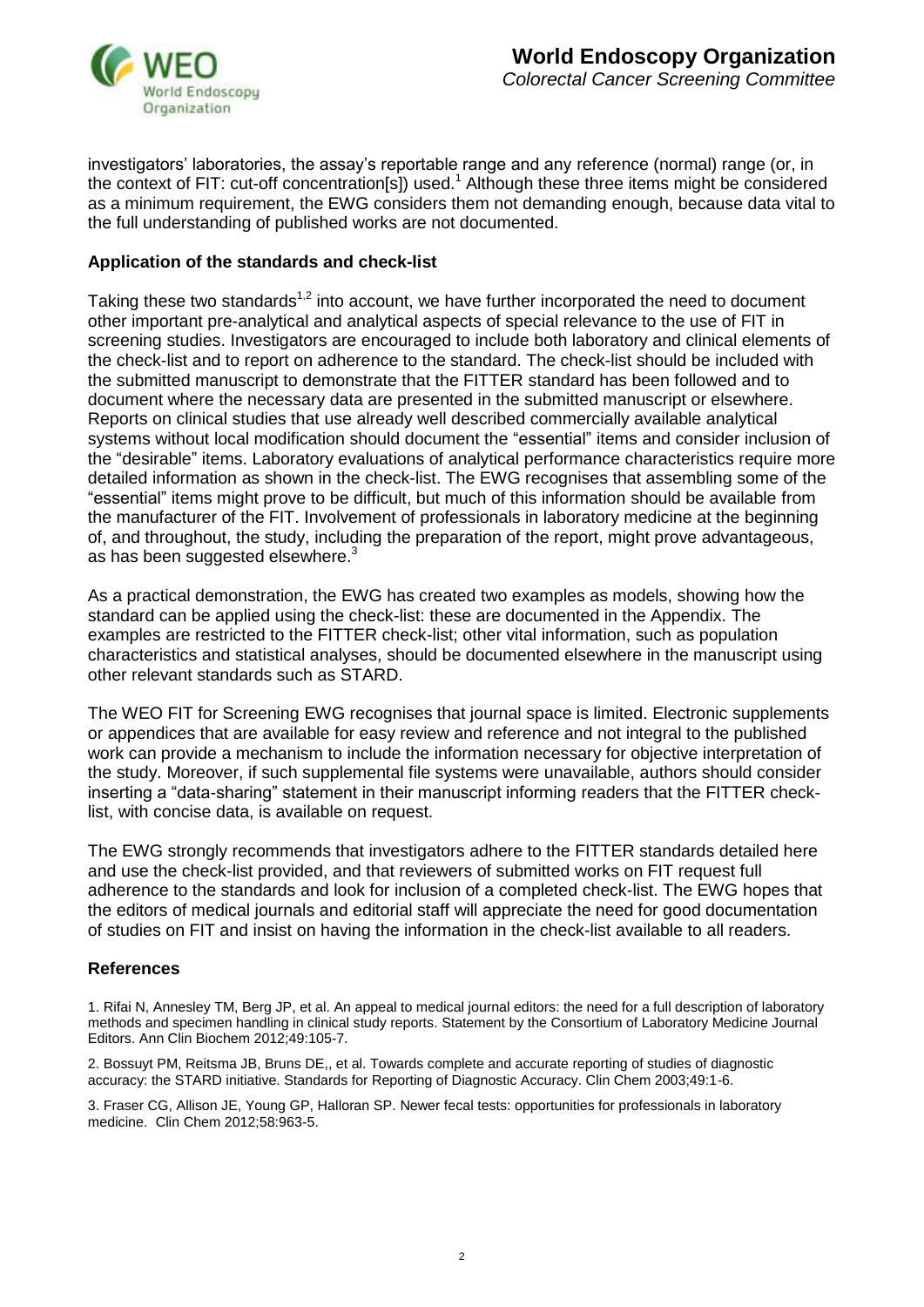

#### **The FITTER check-list for the reporting of studies using Faecal Immunochemical Tests for haemoglobin (FIT**)

| <b>Topic</b>                     | Item                                                                                                                                                                                                                                                   | <b>Priority</b>                                | <b>Documentation</b> |
|----------------------------------|--------------------------------------------------------------------------------------------------------------------------------------------------------------------------------------------------------------------------------------------------------|------------------------------------------------|----------------------|
| Specimen collection and handling |                                                                                                                                                                                                                                                        |                                                |                      |
|                                  | Name of specimen collection device and supplier<br>(address).                                                                                                                                                                                          | Essential                                      |                      |
|                                  | Description of specimen collection device (vial with<br>probe/stick, card, other).                                                                                                                                                                     | Essential                                      |                      |
|                                  | Description of specimens used if an in vivo study<br>(single or pooled faeces, artificial matrix with added<br>blood, etc).                                                                                                                            | <b>Essential for laboratory</b><br>evaluations |                      |
|                                  | Details of faecal collection method (sampling<br>technique and number of samples).                                                                                                                                                                     | Essential                                      |                      |
|                                  | Who collected the specimens from the samples<br>(patient, technician, etc).                                                                                                                                                                            | Essential                                      |                      |
|                                  | Number of faecal specimens used in the study (single,<br>pooled, individual patient faeces).                                                                                                                                                           | Essential for laboratory<br>evaluations        |                      |
|                                  | Mean mass of faeces collected.*                                                                                                                                                                                                                        | Essential                                      |                      |
|                                  | Volume of buffer into which specimen is taken by<br>probe, applicator stick or card.*                                                                                                                                                                  | Essential                                      |                      |
|                                  | Time and storage conditions of faecal specimen from<br>"passing" to sampling, including time and temperature<br>(median and range).                                                                                                                    | Essential for laboratory<br>evaluations        |                      |
|                                  | Time and storage of collection devices from specimen<br>collection to analysis, including time and temperature<br>(median and range). A concise description of process<br>from collection to analysis is recommended.                                  | Essential                                      |                      |
| Analysis                         |                                                                                                                                                                                                                                                        |                                                |                      |
|                                  | Name of analyser, model, supplier (address), number<br>of systems if more than one used.                                                                                                                                                               | Essential                                      |                      |
|                                  | Number of times each sample was analysed.                                                                                                                                                                                                              | Essential                                      |                      |
|                                  | Analytical working range* and whether samples<br>outside this range were diluted (factor) and re-<br>assayed.                                                                                                                                          | Essential for laboratory<br>evaluations        |                      |
|                                  | Source of calibrator(s) (supplier with address), number<br>of calibrator(s), how concentrations were assigned*<br>and details of calibration process including frequency.                                                                              | <b>Essential for laboratory</b><br>evaluations |                      |
|                                  | Analytical imprecision*, ideally with number of samples Essential for all studies<br>analysed, concentrations, and mean, SD and CV.                                                                                                                    |                                                |                      |
| <b>Quality management</b>        |                                                                                                                                                                                                                                                        |                                                |                      |
|                                  | Source (address) or description of internal quality<br>control materials, number of controls, assigned target<br>concentrations and ranges, how target concentrations<br>were assigned, rules used for acceptance and<br>rejection of analytical runs. | Desirable for laboratory<br>evaluations        |                      |
|                                  | Participation in external quality assessment schemes:<br>(name and address of scheme), frequency of<br>challenges, performance attained.                                                                                                               | Desirable for laboratory<br>evaluations        |                      |
|                                  | Accreditation held by the analytical facility (address).                                                                                                                                                                                               | Desirable for laboratory<br>evaluations        |                      |
|                                  | The number, training and expertise of the persons<br>performing the analyses and recording the_results.                                                                                                                                                | Essential                                      |                      |
| <b>Result handling</b>           |                                                                                                                                                                                                                                                        |                                                |                      |
|                                  | Mode of collection of data - manual recording or via<br>automatic download to IT system, single or double<br>reading.                                                                                                                                  | Desirable                                      |                      |
|                                  | Units used, with conversion to ug Hb/g faeces if ng<br>Hb/mL used.                                                                                                                                                                                     | Essential                                      |                      |
|                                  | Cut-off concentration(s) if used and explanation of how Essential<br>assigned locally or by manufacturer.*                                                                                                                                             |                                                |                      |
|                                  | Were the analysts blinded (masked) to the results of<br>the reference investigation and other clinical<br>information?                                                                                                                                 | Essential                                      |                      |
|                                  | * information available from manufacturer or supplier                                                                                                                                                                                                  |                                                |                      |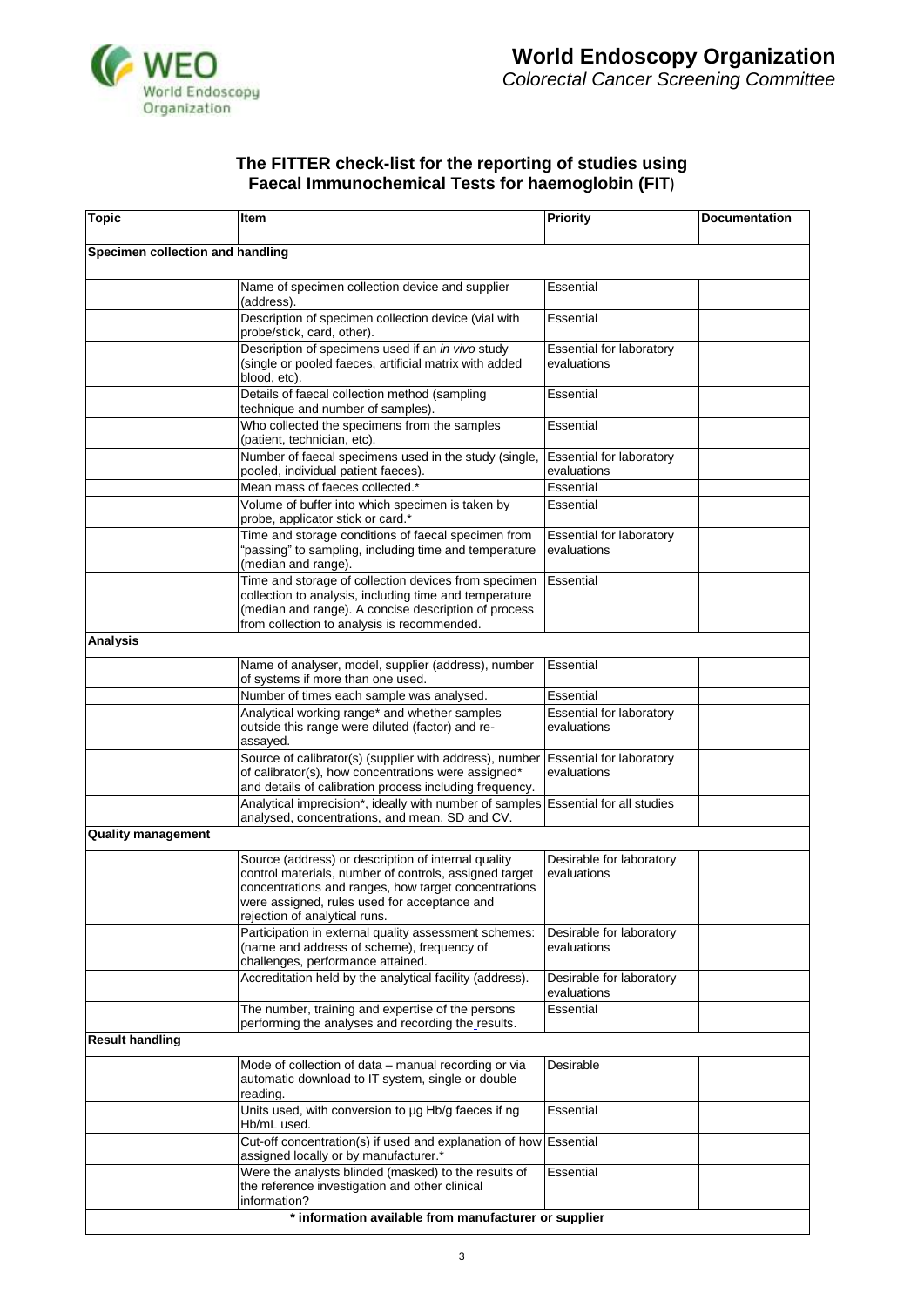

# **Appendix**

# **Examples of compliance with FITTER guidelines**

# **1. Example of FITTER requirements fulfilled for a simple study**

### *Specimen collection and handling*

Potential participants (78000) were sent one specimen collection device (Omega FIT Co, Dundee, Scotland) from a single manufacturing lot. The device collects 20 mg faeces with a serrated probe attached to the cap into 2.0 mL buffer. Participants stabbed the probe six times at random into one freshly passed whole faeces and then re-inserted the probe into the device. 48000 participants completed the collection and wrote the date of sample collection on the device label before returning by first class freepost to Scot-FIT Reference Laboratory (Dundee, Scotland). Specimens (1000) that were received >10 days from date of collection were termed expired and not tested further.

#### *Analysis*

Specimens (45000) were assayed once on the day of receipt in the Laboratory on a single Omega FIT Co. FITTEST analytical system (Omega FIT Co., Dundee, Scotland), 2000 specimens were stored at 4°C (median: 3 days, range:1-7 days) and then allowed to warm to room temperature for analysis. The analytical working range was  $10 - 200$  ug Hb/g faeces: specimens with f-Hb above the upper limit were not diluted and re-analysed.

## *Quality management*

All analyses were carried out by three clinical scientist staff whose sole function is to perform FIT analyses: the Laboratory has a total quality management system and is unconditionally accredited to ISO15189 standards by Lab Med Accreditation (Scot) Ltd (Tayport, Scotland). The analyser was calibrated once per month with the calibrators provided (Omega). Each analytical run was preceded by analysis of two quality control materials (Omega) and analyses of these were then done every 120 samples. The target values for the four lots of materials used were set *a priori* by 20 replicate analyses and a  $1_{2s}$  rule used for acceptance or rejection of analytical runs. The combined weighted CV obtained were 3.5% at ca. 20  $\mu$ g Hb/g faeces (n = 400) and 3.8% at ca. 100 µg Hb/g faeces

 $(n = 420)$ .

# *Data handling*

The f-Hb concentrations were recorded electronically, along with the kit number, by the analyser and these data electronically captured through propriety middle-ware by the Scot-FIT Reference Laboratory IT system. Participants with f-Hb concentration > 20 µg Hb/g faeces were referred for colonoscopy as recommended by the Laboratory.<sup>1</sup>

#### *Reference*

1. Kilt JA, Clan FR, Scotch, YP. The ideal single faecal haemoglobin cut-off concentration in native Gaelic speakers. Scot J Screen 2013;13:65-8.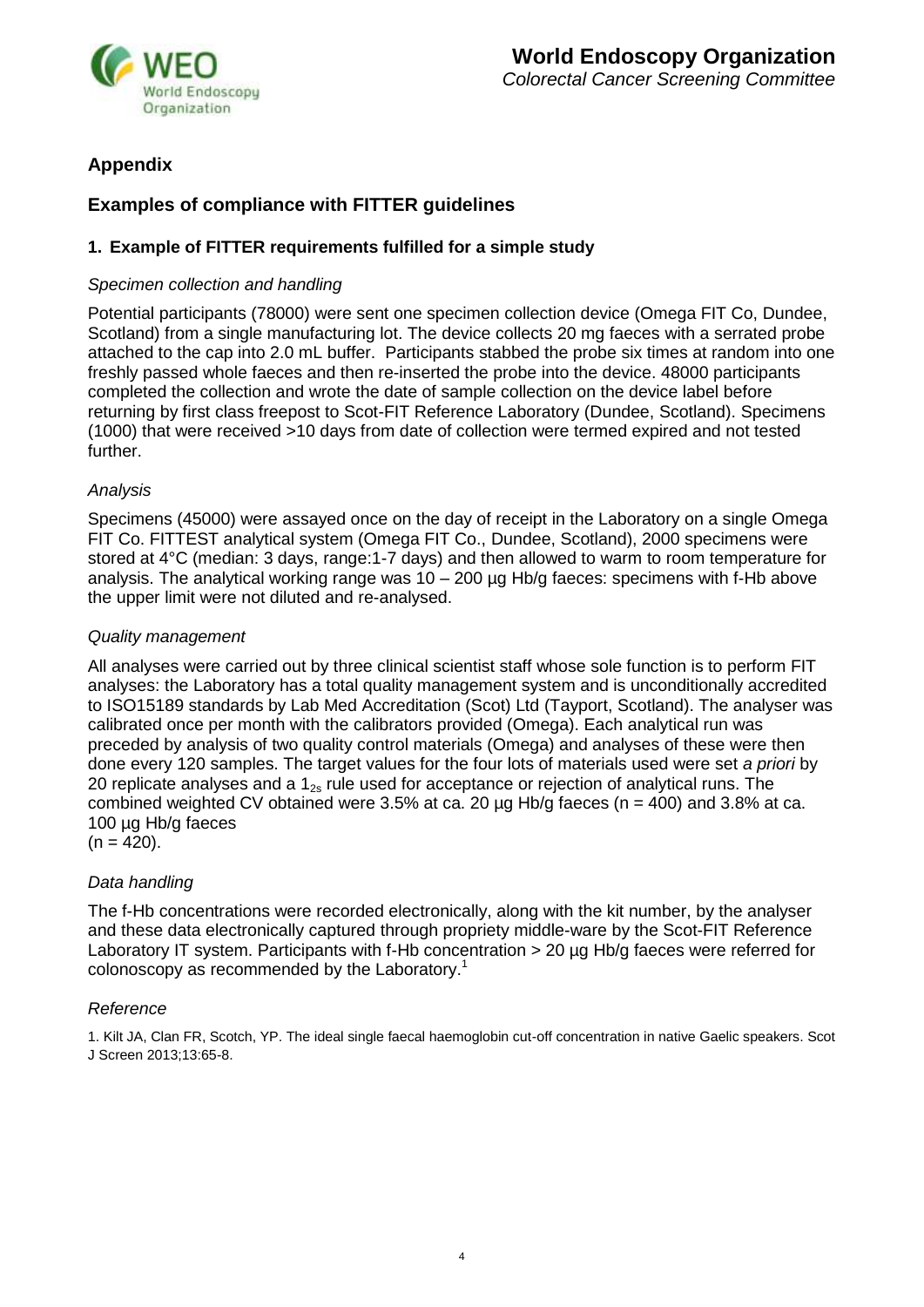

## **2. Example of FITTER requirements fulfilled for a more complex study with two analysers**

#### *Specimen collection and handling*

Potential participants (380000) were sent two specimen collection devices from each of two manufacturers (Omega FIT Co, Dundee, Scotland, and Alpha Occult Blood Ltd, Kobe, Japan) both from three manufacturing lots. The Omega device collects 20 mg faeces with a serrated probe attached to the cap into 2.0 mL buffer. The Alpha device collects 15 mg faces with a spoonshaped probe attached to the cap into 1.5 mL buffer. Participants stroked the two probes, in either order, along the surfaces of two sequential freshly passed specimens of faeces and then reinserted the probes into the respective devices. Participants were asked to keep the samples collected in a cool place or refrigerator and then post as soon as possible after collection of all four samples. 18000 participants completed the collection and wrote the dates of sample collection on the device labels before returning at ambient temperature by first class freepost to Scot-FIT Reference Laboratory (Dundee, Scotland). All specimens (800) that were received >8 days from date of collection were termed expired and not tested further; all specimens from that participant were excluded from further analysis.

#### *Analysis*

Specimens (32800) were assayed in duplicate on the day of receipt in the Laboratory on one Omega FIT Co. FITTEST analytical system (Omega FIT Co., Dundee, Scotland) and on one Alpha Occult Blood Ltd Supra analytical system (Alpha Occult Blood Ltd, Kobe, Japan), 1600 specimens collected into the Omega devices were stored at 4°C (median: 3 days, range:1-7 days) and then allowed to warm to room temperature for analysis and 1600 specimens collected with the Alpha device were stored at 4°C (median: 2 days, range:1-5 days) and then allowed to warm to room temperature for analysis . The analytical working ranges for the Omega and Alpha systems were 10 – 200 µg Hb/g faeces and 15 – 150 µg Hb/g faeces respectively: specimens with f-Hb above the upper analytical working limits were not diluted and re-analysed.

#### *Quality management*

All analyses were carried out in a four-month period by two biomedical scientist staff who perform FIT and a wide range of other analyses: the Laboratory has a total quality management system and is unconditionally accredited to ISO15189 standards by Lab Med Accreditation (Scot) Ltd (Tayport, Scotland). The Omega analyser was calibrated once per month with the two calibrators provided (Omega). Each analytical run was preceded by analysis of two quality control materials (Omega) and analyses of these were then done every 120 samples. The target values for the four lots of materials used were set *a priori* by 20 replicate analyses and a 1<sub>2s</sub> rule used for acceptance or rejection of analytical runs. The combined weighted CV obtained were 3.5% at ca. 20 µg Hb/g faeces (n = 360) and 3.8% at ca. 100 µg Hb/g faeces (n = 410). The Alpha analyser was calibrated each day that analyses were performed with the set of six calibrators provided (Alpha). Each analytical run was preceded by analysis of two quality control materials (Alpha) and analyses of these were then done every 60 samples. The target values for the two lots of materials used were set *a priori* by 20 replicate analyses and a 1<sub>2s</sub> rule used for acceptance or rejection of analytical runs. The combined weighted CV obtained were 4.5% at ca. 30  $\mu$ g Hb/g faeces (n = 750) and 5.0% at ca. 100  $\mu$ g Hb/g faeces (n = 820).

#### *Data handling*

The f-Hb concentrations were recorded electronically, along with the kit number, by both analysers and the mean f-Hb concentrations from the duplicate analyses were calculated automatically by both analysers. The mean f-Hb concentration of the two specimens from each participant were calculated manually and the data entered into the Scot-FIT Reference Laboratory IT system. The results were double entered, that is, one person entered the result and another checked the entry before result validation. To facilitate comparison, for both FIT, participants with mean f-Hb concentration > 20 µg Hb/g faeces were referred for colonoscopy as recommended.  $1$